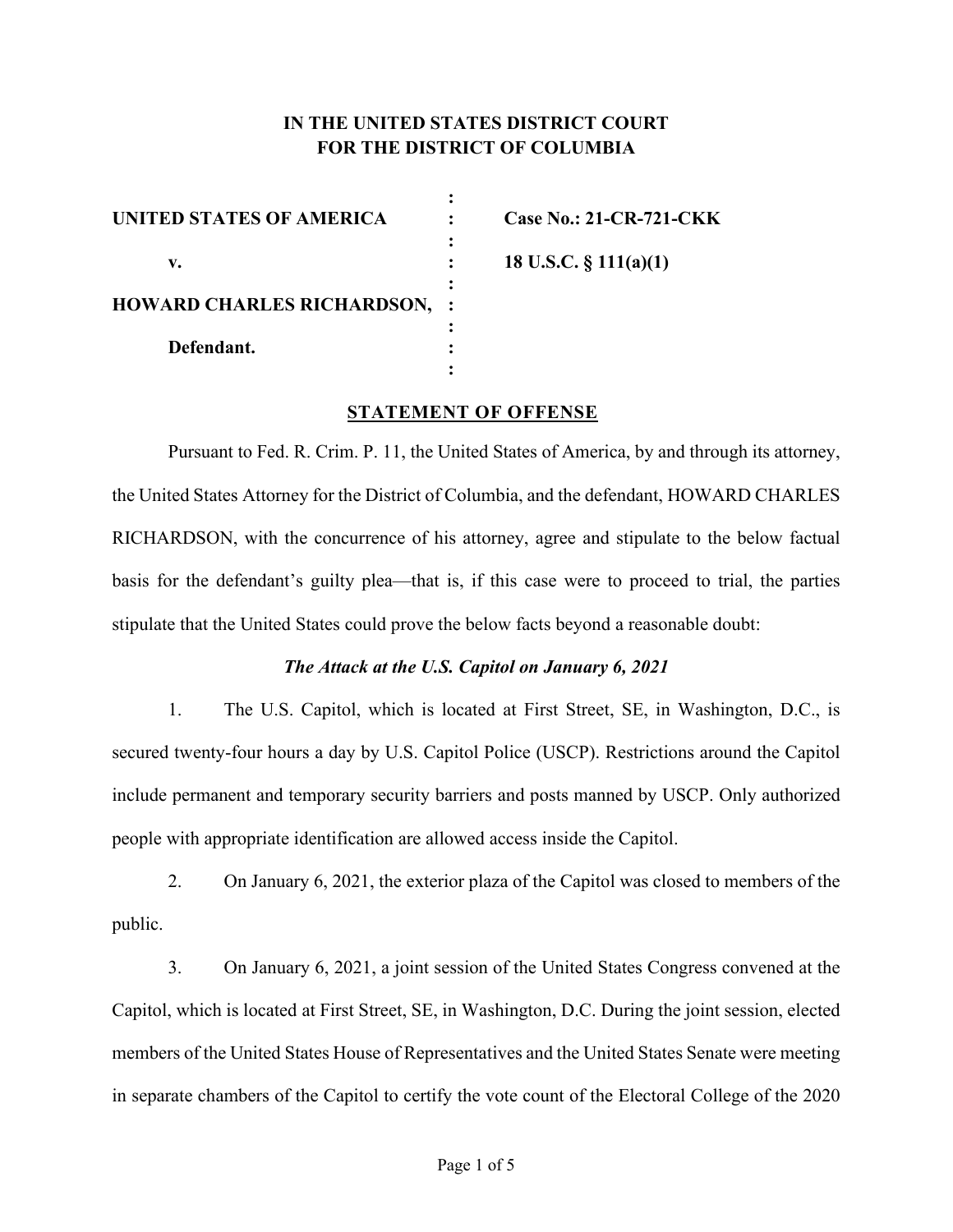Presidential Election, which had taken place on Tuesday, November 3, 2020. The joint session began at approximately 1:00 PM. Shortly thereafter, by approximately 1:30 PM, the House and Senate adjourned to separate chambers to resolve a particular objection. Vice President Mike Pence was present and presiding, first in the joint session, and then in the Senate chamber.

4. As the proceedings continued in both the House and the Senate, and with Vice President Pence present and presiding over the Senate, a large crowd gathered outside the Capitol. Temporary and permanent barricades, as noted above, were in place around the exterior of the Capitol, and USCP officers were present and attempting to keep the crowd away from the Capitol and the proceedings underway inside.

5. At approximately 2:00 PM, certain individuals in the crowd forced their way through, up, and over the barricades. Officers of the USCP were forced to retreat and the crowd advanced to the exterior façade of the building. The crowd was not lawfully authorized to enter or remain in the building and, prior to entering the building, no members of the crowd submitted to security screenings or weapons checks as required by USCP officers or other authorized security officials.

6. At such time, the certification proceedings were still underway, and the exterior doors and windows of the Capitol were locked or otherwise secured. Members of the USCP attempted to maintain order and keep the crowd from entering the Capitol; however, shortly after 2:00 PM, individuals in the crowd forced entry into the Capitol, including by breaking windows and by assaulting members of law enforcement, as others in the crowd encouraged and assisted those acts. The riot resulted in substantial damage to the Capitol, requiring the expenditure of more than \$1.4 million dollars for repairs.

7. Shortly thereafter, at approximately 2:20 PM, members of the House of Representatives and of the Senate, including the President of the Senate, Vice President Pence,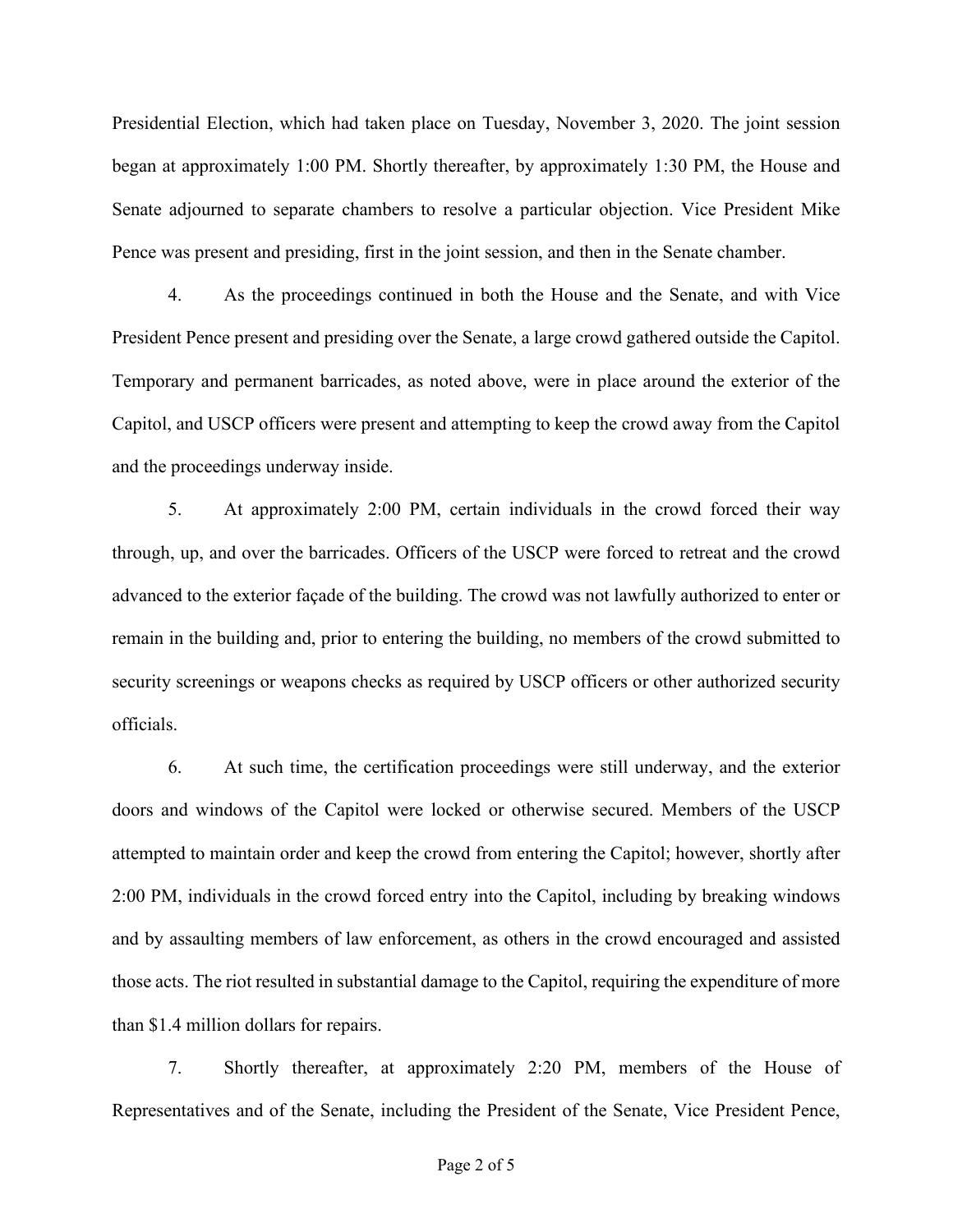were instructed to—and did—evacuate the chambers. Accordingly, all proceedings of the United States Congress, including the joint session, were effectively suspended until shortly after 8:00 PM on January 6, 2021. In light of the dangerous circumstances caused by the unlawful entry to the Capitol—including the danger posed by individuals who had entered the Capitol without any security screening or weapons check—Congressional proceedings could not resume until after every unauthorized occupant had been removed from or left the Capitol, and USCP confirmed that the building was secured. The proceedings resumed at approximately 8:00 PM after the building had been secured. Vice President Pence remained in the Capitol from the time he was evacuated from the Senate Chamber until the session resumed.

### *RICHARDSON's Participation in the January 6, 2021, Capitol Riot*

8. Defendant HOWARD CHARLES RICHARDSON lives in King of Prussia, Pennsylvania. On the morning of January 6, 2021, defendant traveled from his home to Washington, D.C. to attend a rally in support of then-President Trump and to protest Congress's certification of the Electoral College.

9. On January 6, defendant made his way to the restricted area of the U.S. Capitol grounds. He passed by metal barriers and police officers attempting to keep the crowd away from the building. For several minutes, he stood among the crowd and waved a blue and white Trump flag. He then made his way to the edge of the crowd, toward the U.S. Capitol building, and approached the line of police officers and a set of metal barricades.

10. At about 1:38 pm, defendant was standing several feet away from the police line holding his flagpole. He then raised the flagpole and forcefully swung it downward to strike a police officer standing behind the metal barricade. Defendant's flagpole made contact with the officer. Defendant raised his flagpole again, and forcefully swung it downward, striking the officer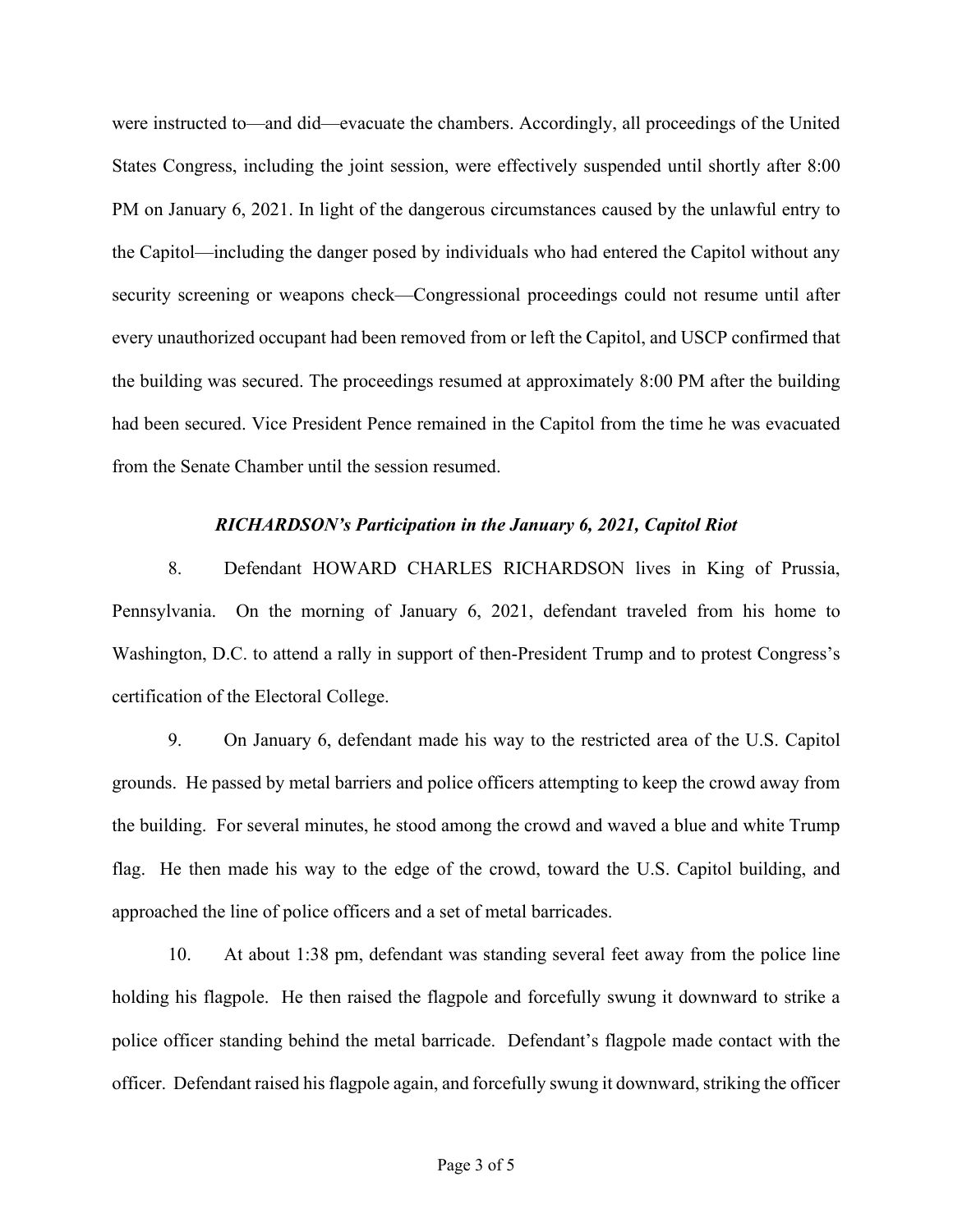for a second time. Defendant struck the officer a third time, using enough force to break the flagpole.

11. Defendant retreated from the police line after someone deployed pepper spray or tear gas, and he backed away to shield his eyes. He remained on the U.S. Capitol grounds until approximately 3:10 pm.

### *Elements of the Offense*

12. Defendant HOWARD CHARLES RICHARDSON knowingly and voluntarily admits to all the elements of Assaulting, Resisting, or Impeding Certain Officers, in violation of 18 U.S.C. § 111(a)(1). Defendant admits that he forcibly assaulted, resisted, opposed, impeded, intimidated, or interfered with any person designated in 18 U.S.C. § 1114 while engaged in or on account of the performance of their official duties. Specifically, defendant admits that he forcibly struck MPD Officer R.N. three times with a metal flagpole, which made contact with the officer. Defendant admits that R.N. was a person assisting the United States Capitol Police, that is, an officer from the D.C. Metropolitan Police Department. Defendant further admits that he knew at that time of the assault that R.N. was engaged in the performance of their official duties and that he assaulted, resisted, opposed, impeded, intimidated, or interfered with the officer on account of their performance of their official duties.

Respectfully submitted,

 MATTHEW M. GRAVES United States Attorney D.C. Bar No. 481052

By:

 EMILY W. ALLEN Assistant United States Attorney Cal. Bar No. 234961